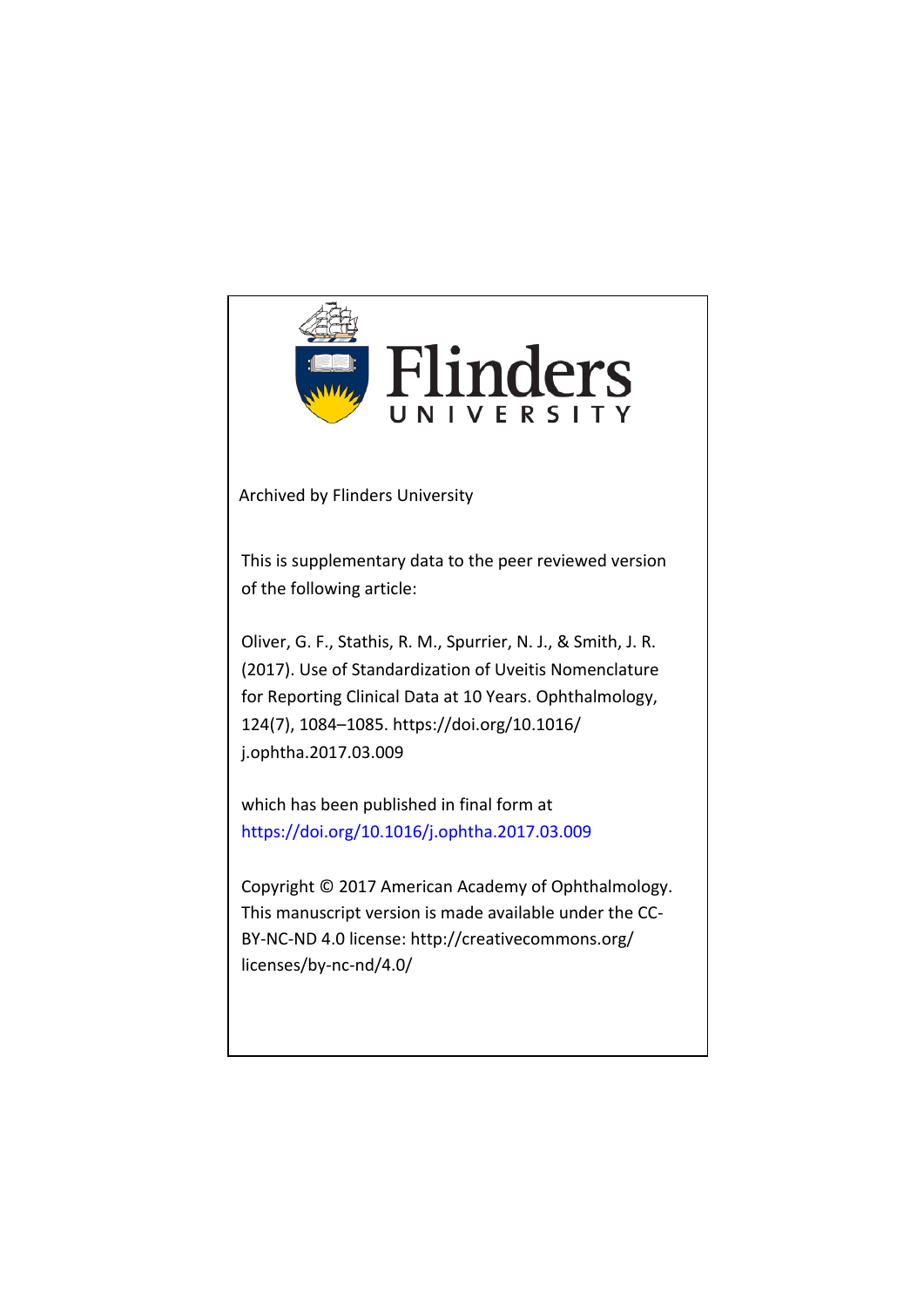| Table S1: Characteristics of publications ( $N = 206$ articles) |  |  |
|-----------------------------------------------------------------|--|--|
|-----------------------------------------------------------------|--|--|

| $\%$<br><b>Categorical Variables</b><br>n<br>Number of authors<br>91<br>$\leq 5$<br>44<br>$6 - 10$<br>93<br>45<br>>10<br>22<br>11<br>Number of institutions involved in research<br>59<br>29<br>Single center<br>Multiple centers (2-42 centers)<br>71<br>147<br>Number of countries involved in research<br>Single country<br>146<br>71<br>Multiple countries (2-13 countries)<br>60<br>29<br>Medical specialty of senior author<br>Uveitis-specialized ophthalmologist<br>102<br>50<br>Other ophthalmologist<br>54<br>26<br>Non-ophthalmologist<br>50<br>24<br>Country of senior author<br><b>United States</b><br>41<br>20<br><b>Other</b><br>165<br>80<br>Institution type of senior author<br>Hospital<br>16<br>8<br>University or research institute<br>180<br>91<br>Pharmaceutical company<br>2<br>$\mathbf{1}$<br>Type of study<br>Clinical<br>172<br>83<br>Translational<br>34<br>17<br>Course of clinical study, $n = 172$<br>Prospective<br>23<br>40<br>Retrospective<br>131<br>76<br>Not possible to classify<br>$\mathbf{1}$<br>$\mathbf{1}$<br>Level of evidence of clinical study, $n = 172$<br>25<br>Epidemiological or experimental study<br>43<br>Case series<br>129<br>75<br>Primary outcome used in clinical study, $n = 172$<br>Non-therapeutic<br>121<br>70<br>Interventional (medical or surgical)<br>51<br>30<br>Type of uveitis<br>52<br>107<br>Homogeneous<br>99<br>Heterogeneous<br>48<br>Sample size of study<br>< 50 subjects<br>98<br>48<br>50-199 subjects<br>53<br>26<br>$\geq 200$ subjects<br>55<br>27<br>SUN for Reporting Clinical Data <sup>1</sup> cited in publication<br>Yes<br>68<br>33<br>No<br>138<br>67<br>SD<br>Continuous Variable<br>M |                                 |      |      |
|---------------------------------------------------------------------------------------------------------------------------------------------------------------------------------------------------------------------------------------------------------------------------------------------------------------------------------------------------------------------------------------------------------------------------------------------------------------------------------------------------------------------------------------------------------------------------------------------------------------------------------------------------------------------------------------------------------------------------------------------------------------------------------------------------------------------------------------------------------------------------------------------------------------------------------------------------------------------------------------------------------------------------------------------------------------------------------------------------------------------------------------------------------------------------------------------------------------------------------------------------------------------------------------------------------------------------------------------------------------------------------------------------------------------------------------------------------------------------------------------------------------------------------------------------------------------------------------------------------------------------------------------------------------------------------------|---------------------------------|------|------|
|                                                                                                                                                                                                                                                                                                                                                                                                                                                                                                                                                                                                                                                                                                                                                                                                                                                                                                                                                                                                                                                                                                                                                                                                                                                                                                                                                                                                                                                                                                                                                                                                                                                                                       |                                 |      |      |
|                                                                                                                                                                                                                                                                                                                                                                                                                                                                                                                                                                                                                                                                                                                                                                                                                                                                                                                                                                                                                                                                                                                                                                                                                                                                                                                                                                                                                                                                                                                                                                                                                                                                                       |                                 |      |      |
|                                                                                                                                                                                                                                                                                                                                                                                                                                                                                                                                                                                                                                                                                                                                                                                                                                                                                                                                                                                                                                                                                                                                                                                                                                                                                                                                                                                                                                                                                                                                                                                                                                                                                       |                                 |      |      |
|                                                                                                                                                                                                                                                                                                                                                                                                                                                                                                                                                                                                                                                                                                                                                                                                                                                                                                                                                                                                                                                                                                                                                                                                                                                                                                                                                                                                                                                                                                                                                                                                                                                                                       |                                 |      |      |
|                                                                                                                                                                                                                                                                                                                                                                                                                                                                                                                                                                                                                                                                                                                                                                                                                                                                                                                                                                                                                                                                                                                                                                                                                                                                                                                                                                                                                                                                                                                                                                                                                                                                                       |                                 |      |      |
|                                                                                                                                                                                                                                                                                                                                                                                                                                                                                                                                                                                                                                                                                                                                                                                                                                                                                                                                                                                                                                                                                                                                                                                                                                                                                                                                                                                                                                                                                                                                                                                                                                                                                       |                                 |      |      |
|                                                                                                                                                                                                                                                                                                                                                                                                                                                                                                                                                                                                                                                                                                                                                                                                                                                                                                                                                                                                                                                                                                                                                                                                                                                                                                                                                                                                                                                                                                                                                                                                                                                                                       |                                 |      |      |
|                                                                                                                                                                                                                                                                                                                                                                                                                                                                                                                                                                                                                                                                                                                                                                                                                                                                                                                                                                                                                                                                                                                                                                                                                                                                                                                                                                                                                                                                                                                                                                                                                                                                                       |                                 |      |      |
|                                                                                                                                                                                                                                                                                                                                                                                                                                                                                                                                                                                                                                                                                                                                                                                                                                                                                                                                                                                                                                                                                                                                                                                                                                                                                                                                                                                                                                                                                                                                                                                                                                                                                       |                                 |      |      |
|                                                                                                                                                                                                                                                                                                                                                                                                                                                                                                                                                                                                                                                                                                                                                                                                                                                                                                                                                                                                                                                                                                                                                                                                                                                                                                                                                                                                                                                                                                                                                                                                                                                                                       |                                 |      |      |
|                                                                                                                                                                                                                                                                                                                                                                                                                                                                                                                                                                                                                                                                                                                                                                                                                                                                                                                                                                                                                                                                                                                                                                                                                                                                                                                                                                                                                                                                                                                                                                                                                                                                                       |                                 |      |      |
|                                                                                                                                                                                                                                                                                                                                                                                                                                                                                                                                                                                                                                                                                                                                                                                                                                                                                                                                                                                                                                                                                                                                                                                                                                                                                                                                                                                                                                                                                                                                                                                                                                                                                       |                                 |      |      |
|                                                                                                                                                                                                                                                                                                                                                                                                                                                                                                                                                                                                                                                                                                                                                                                                                                                                                                                                                                                                                                                                                                                                                                                                                                                                                                                                                                                                                                                                                                                                                                                                                                                                                       |                                 |      |      |
|                                                                                                                                                                                                                                                                                                                                                                                                                                                                                                                                                                                                                                                                                                                                                                                                                                                                                                                                                                                                                                                                                                                                                                                                                                                                                                                                                                                                                                                                                                                                                                                                                                                                                       |                                 |      |      |
|                                                                                                                                                                                                                                                                                                                                                                                                                                                                                                                                                                                                                                                                                                                                                                                                                                                                                                                                                                                                                                                                                                                                                                                                                                                                                                                                                                                                                                                                                                                                                                                                                                                                                       |                                 |      |      |
|                                                                                                                                                                                                                                                                                                                                                                                                                                                                                                                                                                                                                                                                                                                                                                                                                                                                                                                                                                                                                                                                                                                                                                                                                                                                                                                                                                                                                                                                                                                                                                                                                                                                                       |                                 |      |      |
|                                                                                                                                                                                                                                                                                                                                                                                                                                                                                                                                                                                                                                                                                                                                                                                                                                                                                                                                                                                                                                                                                                                                                                                                                                                                                                                                                                                                                                                                                                                                                                                                                                                                                       |                                 |      |      |
|                                                                                                                                                                                                                                                                                                                                                                                                                                                                                                                                                                                                                                                                                                                                                                                                                                                                                                                                                                                                                                                                                                                                                                                                                                                                                                                                                                                                                                                                                                                                                                                                                                                                                       |                                 |      |      |
|                                                                                                                                                                                                                                                                                                                                                                                                                                                                                                                                                                                                                                                                                                                                                                                                                                                                                                                                                                                                                                                                                                                                                                                                                                                                                                                                                                                                                                                                                                                                                                                                                                                                                       |                                 |      |      |
|                                                                                                                                                                                                                                                                                                                                                                                                                                                                                                                                                                                                                                                                                                                                                                                                                                                                                                                                                                                                                                                                                                                                                                                                                                                                                                                                                                                                                                                                                                                                                                                                                                                                                       |                                 |      |      |
|                                                                                                                                                                                                                                                                                                                                                                                                                                                                                                                                                                                                                                                                                                                                                                                                                                                                                                                                                                                                                                                                                                                                                                                                                                                                                                                                                                                                                                                                                                                                                                                                                                                                                       |                                 |      |      |
|                                                                                                                                                                                                                                                                                                                                                                                                                                                                                                                                                                                                                                                                                                                                                                                                                                                                                                                                                                                                                                                                                                                                                                                                                                                                                                                                                                                                                                                                                                                                                                                                                                                                                       |                                 |      |      |
|                                                                                                                                                                                                                                                                                                                                                                                                                                                                                                                                                                                                                                                                                                                                                                                                                                                                                                                                                                                                                                                                                                                                                                                                                                                                                                                                                                                                                                                                                                                                                                                                                                                                                       |                                 |      |      |
|                                                                                                                                                                                                                                                                                                                                                                                                                                                                                                                                                                                                                                                                                                                                                                                                                                                                                                                                                                                                                                                                                                                                                                                                                                                                                                                                                                                                                                                                                                                                                                                                                                                                                       |                                 |      |      |
|                                                                                                                                                                                                                                                                                                                                                                                                                                                                                                                                                                                                                                                                                                                                                                                                                                                                                                                                                                                                                                                                                                                                                                                                                                                                                                                                                                                                                                                                                                                                                                                                                                                                                       |                                 |      |      |
|                                                                                                                                                                                                                                                                                                                                                                                                                                                                                                                                                                                                                                                                                                                                                                                                                                                                                                                                                                                                                                                                                                                                                                                                                                                                                                                                                                                                                                                                                                                                                                                                                                                                                       |                                 |      |      |
|                                                                                                                                                                                                                                                                                                                                                                                                                                                                                                                                                                                                                                                                                                                                                                                                                                                                                                                                                                                                                                                                                                                                                                                                                                                                                                                                                                                                                                                                                                                                                                                                                                                                                       |                                 |      |      |
|                                                                                                                                                                                                                                                                                                                                                                                                                                                                                                                                                                                                                                                                                                                                                                                                                                                                                                                                                                                                                                                                                                                                                                                                                                                                                                                                                                                                                                                                                                                                                                                                                                                                                       |                                 |      |      |
|                                                                                                                                                                                                                                                                                                                                                                                                                                                                                                                                                                                                                                                                                                                                                                                                                                                                                                                                                                                                                                                                                                                                                                                                                                                                                                                                                                                                                                                                                                                                                                                                                                                                                       |                                 |      |      |
|                                                                                                                                                                                                                                                                                                                                                                                                                                                                                                                                                                                                                                                                                                                                                                                                                                                                                                                                                                                                                                                                                                                                                                                                                                                                                                                                                                                                                                                                                                                                                                                                                                                                                       |                                 |      |      |
|                                                                                                                                                                                                                                                                                                                                                                                                                                                                                                                                                                                                                                                                                                                                                                                                                                                                                                                                                                                                                                                                                                                                                                                                                                                                                                                                                                                                                                                                                                                                                                                                                                                                                       |                                 |      |      |
|                                                                                                                                                                                                                                                                                                                                                                                                                                                                                                                                                                                                                                                                                                                                                                                                                                                                                                                                                                                                                                                                                                                                                                                                                                                                                                                                                                                                                                                                                                                                                                                                                                                                                       |                                 |      |      |
|                                                                                                                                                                                                                                                                                                                                                                                                                                                                                                                                                                                                                                                                                                                                                                                                                                                                                                                                                                                                                                                                                                                                                                                                                                                                                                                                                                                                                                                                                                                                                                                                                                                                                       |                                 |      |      |
|                                                                                                                                                                                                                                                                                                                                                                                                                                                                                                                                                                                                                                                                                                                                                                                                                                                                                                                                                                                                                                                                                                                                                                                                                                                                                                                                                                                                                                                                                                                                                                                                                                                                                       |                                 |      |      |
|                                                                                                                                                                                                                                                                                                                                                                                                                                                                                                                                                                                                                                                                                                                                                                                                                                                                                                                                                                                                                                                                                                                                                                                                                                                                                                                                                                                                                                                                                                                                                                                                                                                                                       |                                 |      |      |
|                                                                                                                                                                                                                                                                                                                                                                                                                                                                                                                                                                                                                                                                                                                                                                                                                                                                                                                                                                                                                                                                                                                                                                                                                                                                                                                                                                                                                                                                                                                                                                                                                                                                                       |                                 |      |      |
|                                                                                                                                                                                                                                                                                                                                                                                                                                                                                                                                                                                                                                                                                                                                                                                                                                                                                                                                                                                                                                                                                                                                                                                                                                                                                                                                                                                                                                                                                                                                                                                                                                                                                       |                                 |      |      |
|                                                                                                                                                                                                                                                                                                                                                                                                                                                                                                                                                                                                                                                                                                                                                                                                                                                                                                                                                                                                                                                                                                                                                                                                                                                                                                                                                                                                                                                                                                                                                                                                                                                                                       |                                 |      |      |
|                                                                                                                                                                                                                                                                                                                                                                                                                                                                                                                                                                                                                                                                                                                                                                                                                                                                                                                                                                                                                                                                                                                                                                                                                                                                                                                                                                                                                                                                                                                                                                                                                                                                                       |                                 |      |      |
|                                                                                                                                                                                                                                                                                                                                                                                                                                                                                                                                                                                                                                                                                                                                                                                                                                                                                                                                                                                                                                                                                                                                                                                                                                                                                                                                                                                                                                                                                                                                                                                                                                                                                       |                                 |      |      |
|                                                                                                                                                                                                                                                                                                                                                                                                                                                                                                                                                                                                                                                                                                                                                                                                                                                                                                                                                                                                                                                                                                                                                                                                                                                                                                                                                                                                                                                                                                                                                                                                                                                                                       |                                 |      |      |
|                                                                                                                                                                                                                                                                                                                                                                                                                                                                                                                                                                                                                                                                                                                                                                                                                                                                                                                                                                                                                                                                                                                                                                                                                                                                                                                                                                                                                                                                                                                                                                                                                                                                                       |                                 |      |      |
|                                                                                                                                                                                                                                                                                                                                                                                                                                                                                                                                                                                                                                                                                                                                                                                                                                                                                                                                                                                                                                                                                                                                                                                                                                                                                                                                                                                                                                                                                                                                                                                                                                                                                       |                                 |      |      |
|                                                                                                                                                                                                                                                                                                                                                                                                                                                                                                                                                                                                                                                                                                                                                                                                                                                                                                                                                                                                                                                                                                                                                                                                                                                                                                                                                                                                                                                                                                                                                                                                                                                                                       |                                 |      |      |
|                                                                                                                                                                                                                                                                                                                                                                                                                                                                                                                                                                                                                                                                                                                                                                                                                                                                                                                                                                                                                                                                                                                                                                                                                                                                                                                                                                                                                                                                                                                                                                                                                                                                                       |                                 |      |      |
|                                                                                                                                                                                                                                                                                                                                                                                                                                                                                                                                                                                                                                                                                                                                                                                                                                                                                                                                                                                                                                                                                                                                                                                                                                                                                                                                                                                                                                                                                                                                                                                                                                                                                       |                                 |      |      |
|                                                                                                                                                                                                                                                                                                                                                                                                                                                                                                                                                                                                                                                                                                                                                                                                                                                                                                                                                                                                                                                                                                                                                                                                                                                                                                                                                                                                                                                                                                                                                                                                                                                                                       |                                 |      |      |
|                                                                                                                                                                                                                                                                                                                                                                                                                                                                                                                                                                                                                                                                                                                                                                                                                                                                                                                                                                                                                                                                                                                                                                                                                                                                                                                                                                                                                                                                                                                                                                                                                                                                                       |                                 |      |      |
|                                                                                                                                                                                                                                                                                                                                                                                                                                                                                                                                                                                                                                                                                                                                                                                                                                                                                                                                                                                                                                                                                                                                                                                                                                                                                                                                                                                                                                                                                                                                                                                                                                                                                       |                                 |      |      |
|                                                                                                                                                                                                                                                                                                                                                                                                                                                                                                                                                                                                                                                                                                                                                                                                                                                                                                                                                                                                                                                                                                                                                                                                                                                                                                                                                                                                                                                                                                                                                                                                                                                                                       | Journal impact factor $n = 203$ | 2.91 | 1.77 |

Publication Characteristics